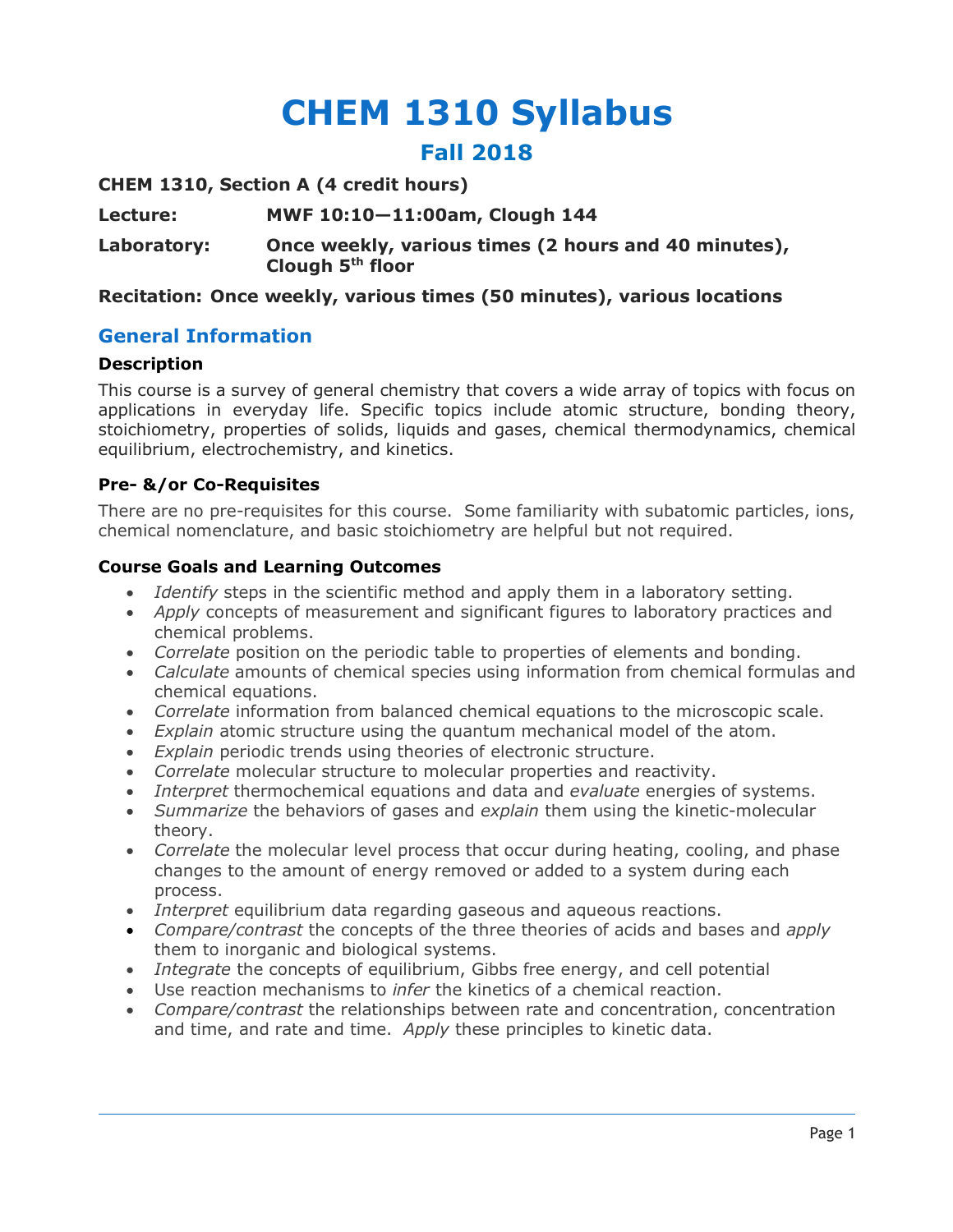# **Course Requirements & Grading**

| Exam $1$                                                           | 15% or 150 points   |
|--------------------------------------------------------------------|---------------------|
| Exam 2                                                             | 15% or 150 points   |
| Exam 3                                                             | 15% or 150 points   |
| Final Exam                                                         | 25.0% or 250 points |
| MasteringChemistry, In Class Work, Recitation<br>and Exam Wrappers | 10.0% or 100 points |
| Laboratory <sup>1</sup>                                            | 20.0% or 200 points |
| Total                                                              | 100% or 1000 points |

<sup>1</sup>Students earning below 60% in the laboratory component of the course will receive an F for the semester and will be required to repeat both the lecture and the laboratory component.

## **Grade Dispute Policies**

Re-grades of midterm exams must be requested within one week of the date that the graded exams are returned to students.

Missing homework and TurningPoint (clicker) scores must be addressed, via email to carrie.shepler@chemistry.gatech.edu) within one week of the first date that scores are posted to Canvas. Announcements will be posted to Canvas when scores are posted.

Please refer to the laboratory syllabus for information regarding requests of regrades for lab reports and quizzes.

## **Description of Graded Components**

#### *Exams*

**Three** closed-book exams will be given during the semester on the dates listed below and in the lecture schedule.

Exams contain multiple choice only, and no partial credit is awarded. Scantron cards will be provided.

Exam content (in terms of textbook chapters and lecture slide numbers) will be outlined via a Canvas announcement approximately one week prior to each exam. A list of applicable practice exam questions also will be provided. We do *not* provide explicit study guides or topic lists, so you should make notes in class and as you study about topics you feel are most important.

One  $8.5 \times 11$ " crib sheet will be permitted for use on each of the three intermediate exams. Only one side of the crib sheet may be used, and *they must be in your own hand-writing. No photocopied material is permitted*. The inclusion of photocopied or material in another's hand-writing will be considered academic integrity violations.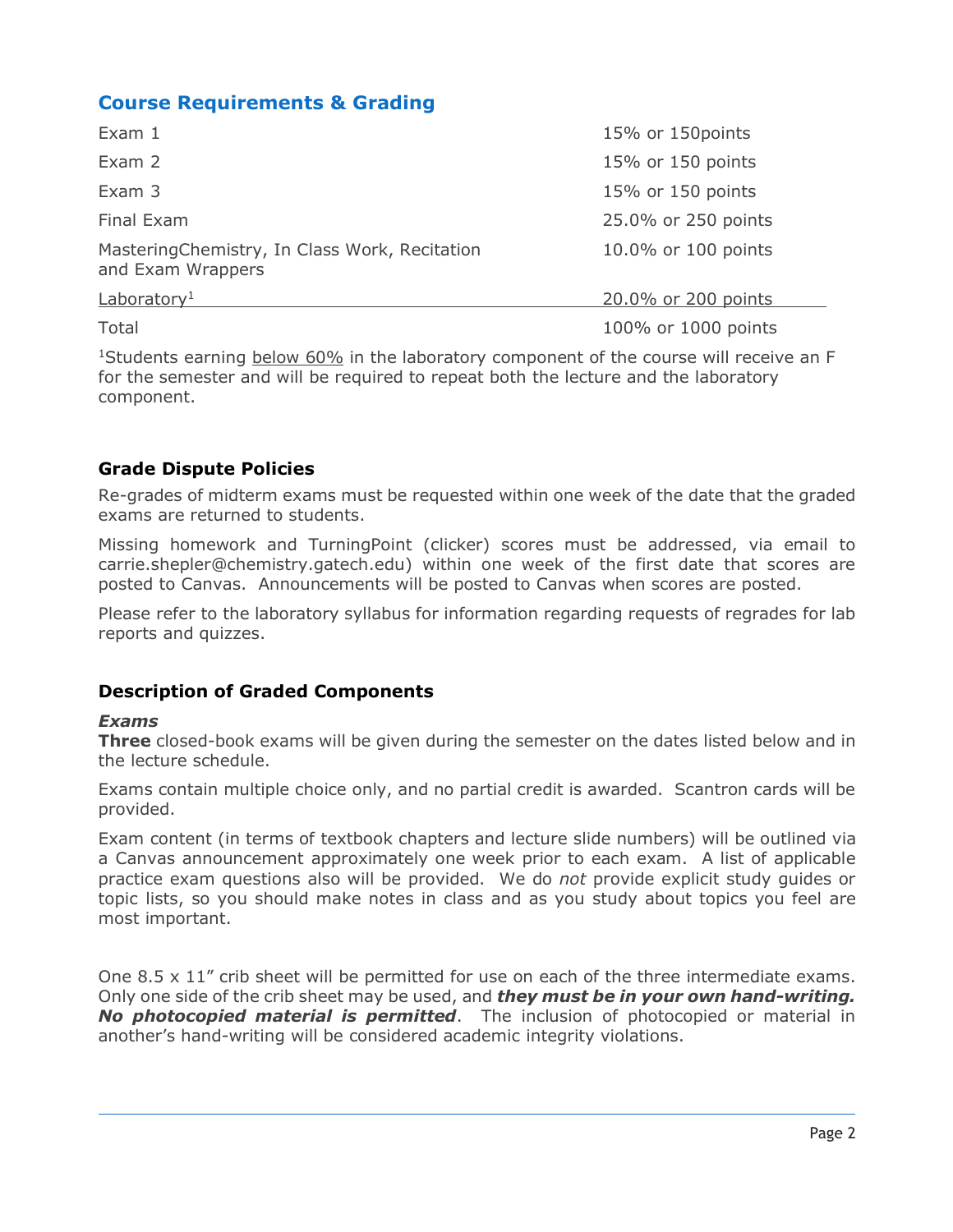## *Final Exam*

A two hour and fifty minute, multiple choice final exam will be given at the time and place determined for this course by standard Georgia Tech procedures. The exam will consist of approximately 60 multiple choice questions, and no partial credit will be given. Scantron cards will be provided. The final exam is scheduled for **Wednesday, December 12th from 8:00—10:50am.** The complete schedule of final exams may be found: https://registrar.gatech.edu/current-students/exams

Four crib sheets may be used for the final exam. These may be  $8.5 \times 11$ " in size with writing on only one side. *They must be in your own hand-writing. No photocopied material is permitted*. *All of your crib sheets will be collected with your final exam. You may not use photocopies of your crib sheets. You may not take pictures of your crib sheets after you have completed the final exam.*

## *Grade Improvement Plan*

The final exam will be composed of four sections with the first three sections representing material from exams  $1 - 3$ , respectively. The remaining section will cover material after exam 3. If you earn a higher score on a given section than you did on the corresponding exam, that percentage will replace the original score. For example, if a student earns a 75% on exam 1 and a 95% on section 1 of the final exam, the 95% will be used in the grade calculation. It is possible for all three original exam scores to be replaced with the Grade Improvement Plan. *You must have attempted the original individual exam or have an excused absence communicated to the course instructors to be eligible for the Grade Improvement Plan.*

**MasteringChemistry, In Class Group Work, Recitation and Exam Wrappers** MasteringChemistry, in class group work, exam wrappers, and recitation comprise a total of 10% (100 points) of your overall course grade. **You need 130 points to earn the full 10%** and you may accumulate these points through various combinations of the four categories.

| <b>Assignment Type</b>                 | Number of<br>Assignments | Points per<br>Assignments | <b>Total Points Available</b><br>from Assignment<br><b>Type</b> |
|----------------------------------------|--------------------------|---------------------------|-----------------------------------------------------------------|
| MasteringChemistry                     | 15                       | 10                        | 150                                                             |
| In Class Group Work                    | TBD                      | TBD                       | 30 (adjusted)                                                   |
| Recitation                             | 14                       | 2, 1, 0                   | 28                                                              |
| Exam Wrappers                          | 3                        | 5                         | 15                                                              |
| <b>TOTAL POINTS</b><br><b>POSSIBLE</b> |                          |                           | 223                                                             |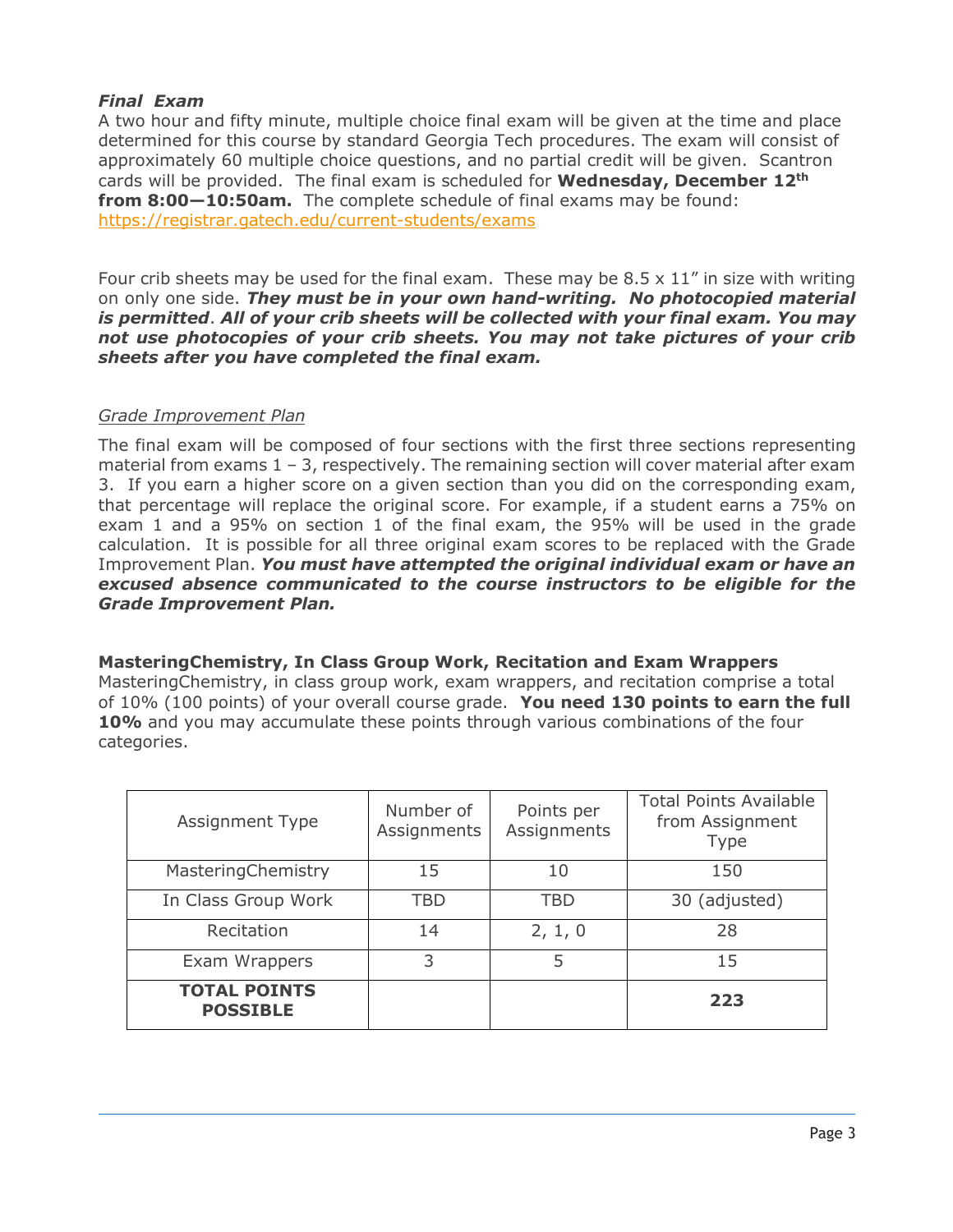- *MasteringChemistry:* There are 14 assignments valued at 10 points each for a total of 100 possible points. Each assignment has a due date. You have three attempts at each question, and you are penalized for wrong answers only on multiple choice questions. You are NOT penalized for using hints. Individual extensions will be awarded only in cases of excused absences or disabilities accommodations, and both must be discussed with Dr. Shepler.
- *In Class Group Work:* Each clicker question asked in class is valued at 1 point for any answer and 2 points for a correct answer. There are no make-up opportunities. At the end of the semester, the points earned will be normalized to 30. For example:

*If a total of 50 clicker questions are offered over the course of the semester, then there are 100 possible points. If you earn 75 of these points, you have 75/100 = 0.75 of the points possible. 0.75 x 30 = 22.5, and you have earned 22.5 points available in daily work.*

- *Recitation:* Attendance **and participation** in recitation is worth 2 points per sessions. 2 points = attendance for the full session with participation
	- $1$  point = attendance with limited participation
- *Exam Wrappers:* After each exam, an Exam Wrapper assignment will be posted on Canvas after your exams are returned. These assignments are due the Friday after your exams are returned.

## *Laboratory*

You **must** pass Laboratory to pass the **overall course**. Teaching assistants will have the responsibility for establishing laboratory grades. Students are graded on pre-lab quizzes, formal lab reports, summary reports, report accuracy, lab technique and safety and two laboratory quizzes/practicums. **A grade of 60% or better in the lab is considered passing.** If you fail CHEM 1310 lab, you must retake the entire lecture and lab. Your teaching assistant may specify that students work in pairs or in larger groups for certain experiments. Whether this is the case or not, *all reports must be prepared independently by each student*. Please see the lab syllabus for more details.

## **Grading Scale**

Your final grade will be assigned as a letter grade according to the following scale:

- A 90.0 100% (900—1000 points)
- B 80.0 89.9% (800—900 points)
- C 70.0 79.9% (700—800 points)
- D 60.0 69.9% (600—700 points)
	- F Less than 60.0% (less than 600 points)

OR Less than a 60% in laboratory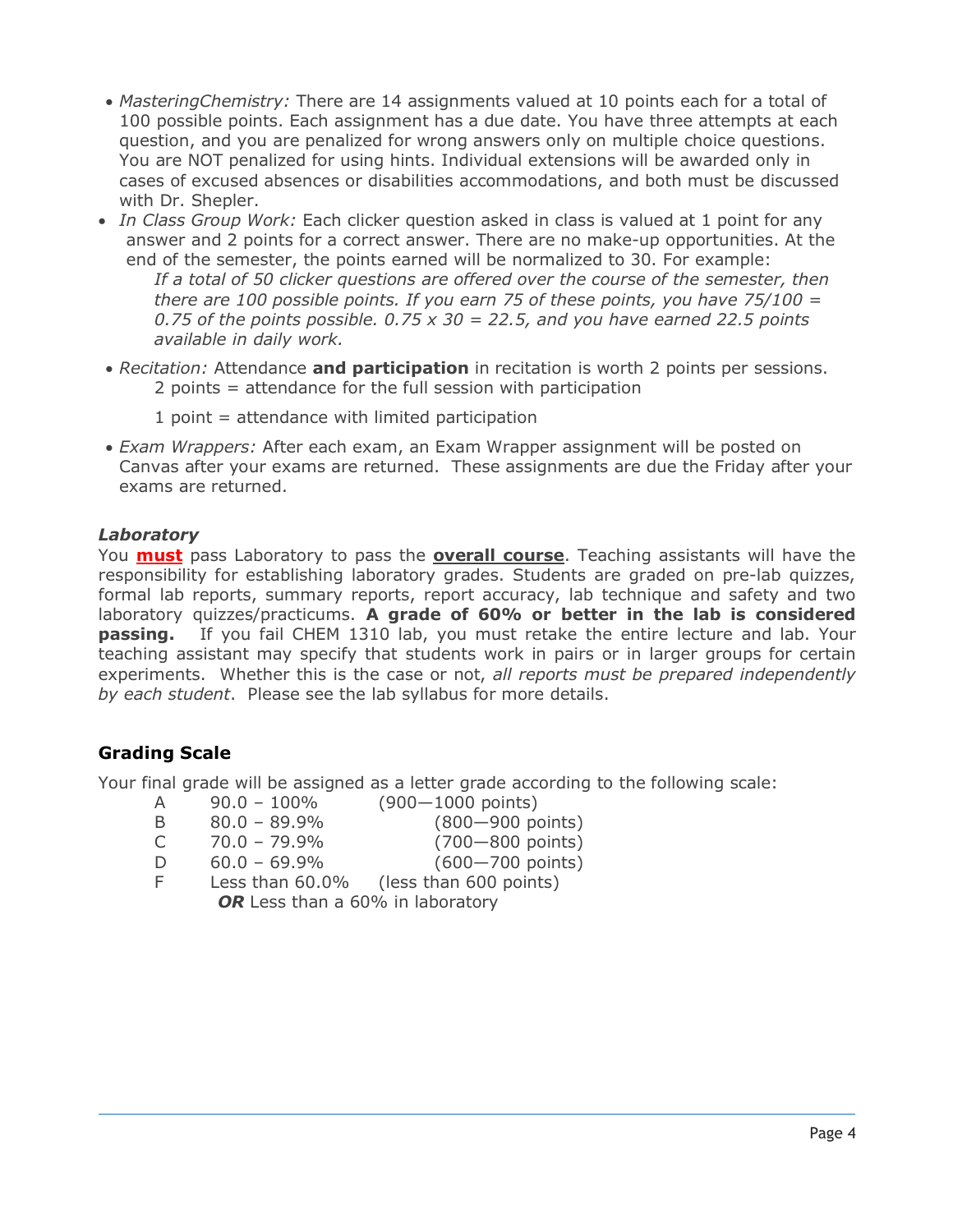## **Course Materials**

## **Course Text**

*Principles of Chemistry*, the 3rd edition by Nivaldo J. Tro Available in hardcopy and as an ebook

#### **Additional Materials/Resources**

- MasteringChemistry Access Code
- CHEM 1310 Laboratory Manual, 2018-2019 edition, with LateNite Labs access code (available only at the GT Barnes & Noble)
- Turning Point ResponseWare
- 100% cotton lab coat
- Composition notebook for use in laboratory

#### **Course Website and Other Classroom Management Tools**

#### *Canvas*

There are Canvas sites for both lecture and lab. All lecture materials, information, and grades (with the exception of those associated with recitation) are on the lecture site while all laboratory materials, information and grades are on the lab site. Be sure to select a deliver method for course announcements. *You are responsible for all information posted in Canvas announcements.*

*Piazza*

This term we will be using Piazza for class discussion. The system is highly catered to getting you help quickly and efficiently from classmates, the TA, and professors (I will respond to Piazza posts once daily during the work week). We encourage you to post your questions on Piazza. Please keep in mind general guidelines for civility as you post questions and responses. We intend the site to help build community within the class and are determined for it be a safe and inclusive space for all students in the course.

You can access Piazza easily from the 1310 Canvas sites. If you have any problems, email *team@piazza.com.*

#### *MasteringChemistry*

Post-Lecture homework problems can be accessed directly via the following address: **http://www.pearsonmylabandmastering.com**

## **Course Expectations & Guidelines**

#### **Academic Integrity**

Georgia Tech aims to cultivate a community based on trust, academic integrity, and honor. Students are expected to act according to the highest ethical standards. For information on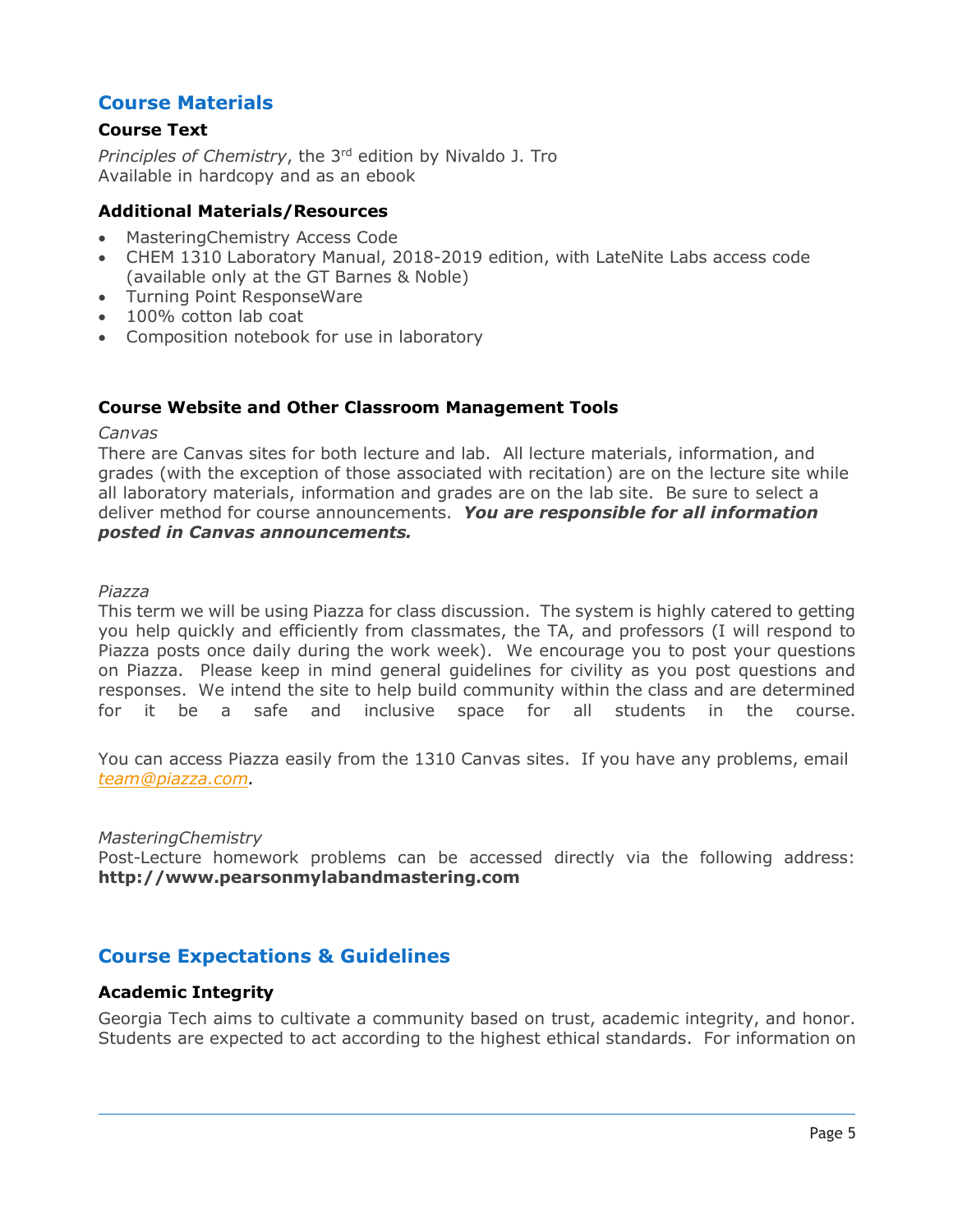Georgia Tech's Academic Honor Code, please visit http://www.catalog.gatech.edu/policies/honor-code/ or http://www.catalog.gatech.edu/rules/18/.

Any student suspected of cheating or plagiarizing on a quiz, exam, or assignment will be reported to the Office of Student Integrity, who will investigate the incident and identify the appropriate penalty for violations.

During anytime throughout the semester you have question involving the Academic Honor Code, please contact your instructor or a freshman program faculty member.

## **Accommodations for Students with Disabilities**

If you are a student with learning needs that require special accommodation, contact the Office of Disability Services at (404)894-2563 or http://disabilityservices.gatech.edu/, as soon as possible, to make an appointment to discuss your special needs and to obtain an accommodations letter. Please inform Dr. Carrie Shepler (carrie.shepler@chemistry.gatech.edu, Clough 584A) and Dr. Michael Evans (michael.evans@chemistry.gatech.edu) *within the first week of the course or as soon as possible.* 

## **Attendance and/or Participation**

The only components of CHEM 1310 with required attendance are laboratories and exams. Attendance in lecture and recitation is *strongly* encouraged, and points toward your course grade can be earned through attendance.

#### **Collaboration & Group Work**

You are encouraged to work with classmates on in-class problem solving and to study with others outside of class. Collaboration on homework assignments is acceptable, and you should keep in mind that the effort you put into these assignments will be reflected in what you gain from them. Discussion of the material in laboratory reports is appropriate; however, all work submitted in reports must be prepared independently.

## **Extensions, Late Assignments, & Re-Scheduled/Missed Exams**

Comprehensive guidelines regarding class attendance and excused absences can be found in the Georgia Tech catalog. Please read through the policies in their entirety.

http://www.catalog.gatech.edu/rules/4/

http://www.catalog.gatech.edu/policies/student-absence-regulations/

Guideline summary (*application primarily to exams and laboratories in CHEM 1310*): You are permitted to miss an exam for Institute approved absences (athletics, etc.) You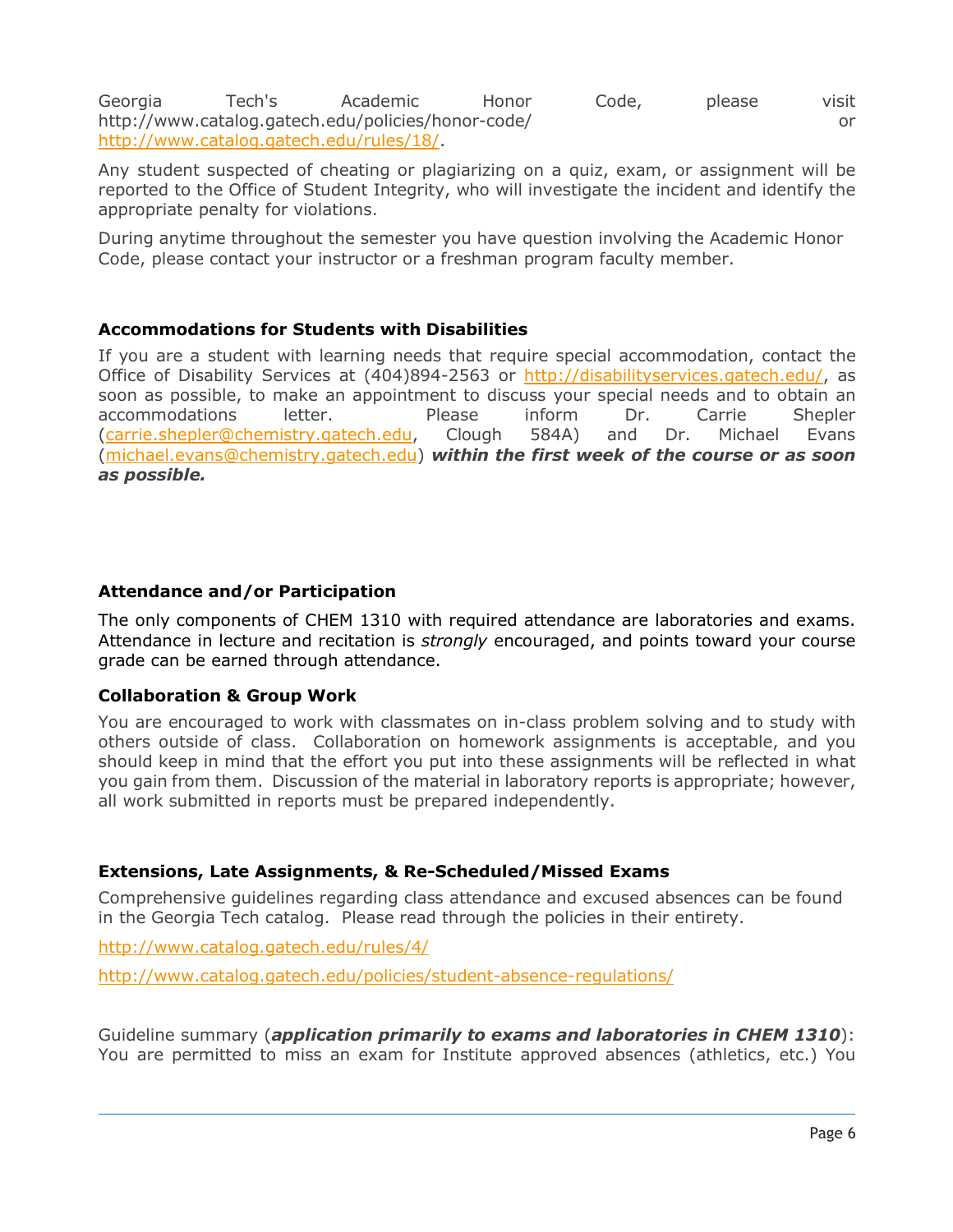should inform Dr. Shepler (carrie.shepler@chemistry.gatech.edu) as soon as you have your travel schedule so that we can make arrangements for you to take the exam at an alternate time.

If you miss an exam due to illness, then you should submit medical documentation to the Office of the Dean of Students. They will contact the course instructors, and we will work with you to determine the best course of action. Please also email Dr. Shepler (carrie.shepler@chemistry.gatech.edu) as soon as you know you will miss or have missed an exam due to illness. You do not need to provide details regarding the illness.

Students may miss exams due to personal emergencies. Again, documentation of some sort should be provided to the Office of the Dean of Students who will communicate with course instructors. Please also email Dr. Shepler (carrie.shepler@chemistry.gatech.edu) as soon as you know you will miss or have missed an exam due to personal emergency.

Students who are absent because of participation in a particular religious observance will be permitted to make up the work missed during their absence with no late penalty, provided the student informs the course instructors of the upcoming absence, in writing, within the first two weeks of class, and provided that the student makes up the missed material within the time frame established by the course instructors. This also applies to exams.

#### *You must contact Dr. Shepler (carrie.shepler@chemistry.gatech.edu) immediately if you miss an exam without an excused absence (as outlined above), and you may not be permitted a make-up or replaced grade.*

#### **Student-Faculty Expectations Agreement**

At Georgia Tech we believe that it is important to strive for an atmosphere of mutual respect, acknowledgement, and responsibility between faculty members and the student body. See http://www.catalog.gatech.edu/rules/22/ for an articulation of some basic expectation that you can have of me and that I have of you. In the end, simple respect for knowledge, hard work, and cordial interactions will help build the environment we seek. Therefore, we encourage you to remain committed to the ideals of Georgia Tech while in this class.

We expect students to arrive prepared for class, to participate in class activities and discussions, and to utilize office hours for additional help when needed.

In return, students should expect instructors to arrive prepared for class, to engage them in activities and discussions that further their understanding of course material, and to be available during office hours.

Students should expect to spend 6-9 hours per week outside of the classroom and laboratory to excel in this course. This includes time spent reading the textbook, watching videos as assigned, working problems, and writing laboratory reports. Students are encouraged to develop a pattern of preparing for class, attending class, and then reviewing after each class period.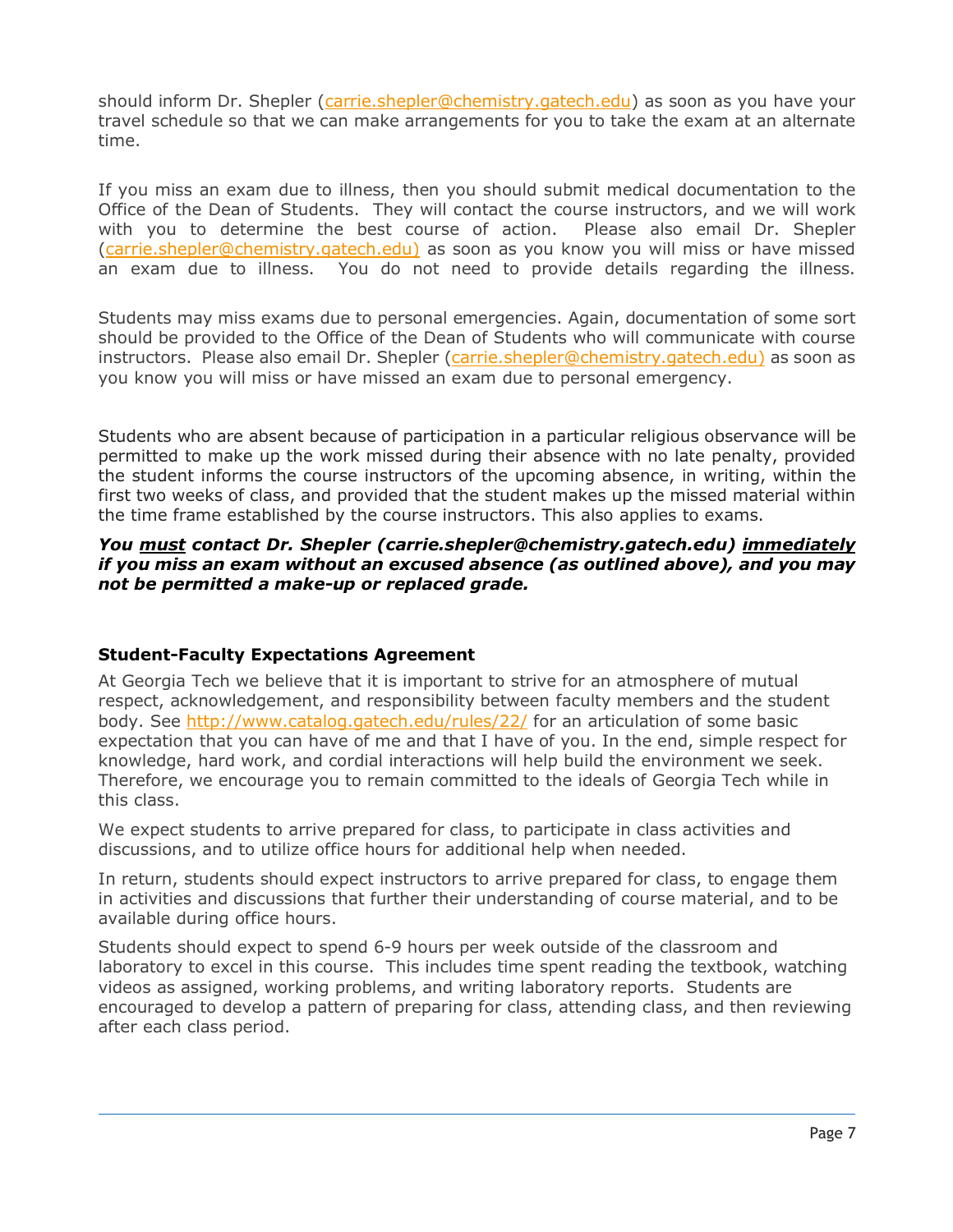#### **Student Use of Mobile Devices in the Classroom**

Laptop computers are not permitted in class because research indicates that material is better retained when notes are taken by hand and that laptops are a distraction to those around you. Permission may be obtained from Dr. Shepler to use a laptop in some circumstances. The use of tablets for note-taking is permitted.

## **Statement of Intent for Inclusivity**

As a member of the Georgia Tech community, I am committed to creating a learning environment in which all of my students feel safe and included. Because we are individuals with varying needs, I am reliant on your feedback to achieve this goal. To that end, I invite you to enter into dialogue with me about the things I can stop, start, and continue doing to make my classroom an environment in which you feel safe to participate in learning.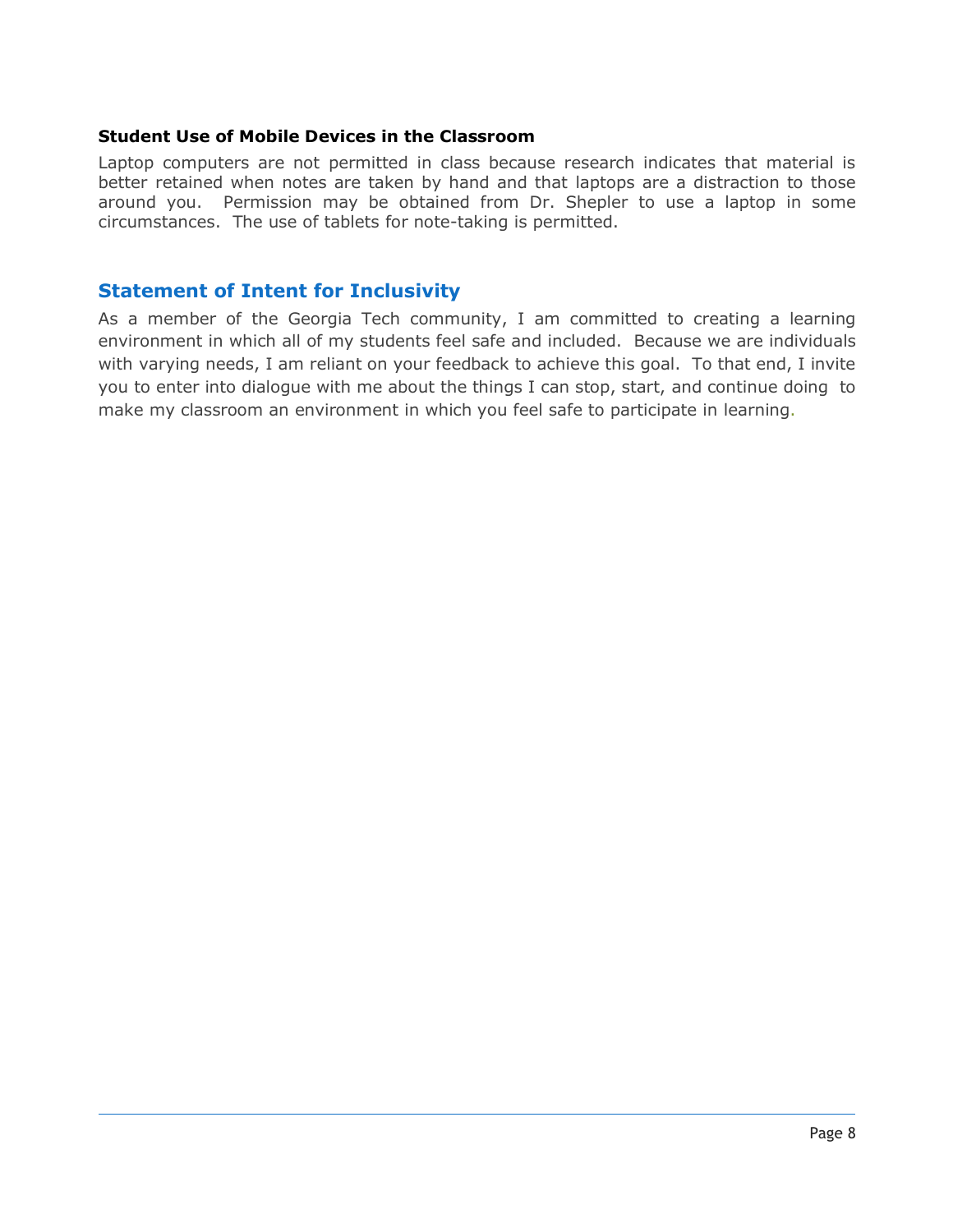# **Campus Resources for Students**

In your time at Georgia Tech, you may find yourself in need of support. Below you will find some resources to support you both as a student and as a person.

## **Academic support**

- Center for Academic Success http://success.gatech.edu
	- o 1-to-1 tutoring http://success.gatech.edu/1-1-tutoring
		- o Peer-Led Undergraduate Study (PLUS) http://success.gatech.edu/tutoring/plus
		- o Academic coaching http://success.gatech.edu/coaching
- Residence Life's Learning Assistance Program https://housing.gatech.edu/learning-assistance-program

o Drop-in tutoring for many 1000 level courses

- OMED: Educational Services (http://omed.gatech.edu/programs/academic-support)
	- o Group study sessions and tutoring programs
- Communication Center (http://www.communicationcenter.gatech.edu)
	- o Individualized help with writing and multimedia projects
- Academic advisors for your major http://advising.gatech.edu/

## **Personal Support**

Georgia Tech Resources

- The Office of the Dean of Students: http://studentlife.gatech.edu/content/services; **404-894-6367**; Smithgall Student Services Building 2nd floor
	- o You also may request assistance at https://gatechadvocate.symplicity.com/care\_report/index.php/pid383662?
- Counseling Center: http://counseling.gatech.edu; **404-894-2575**; Smithgall Student Services Building 2<sup>nd</sup> floor
	- $\circ$  Services include short-term individual counseling, group counseling, couples counseling, testing and assessment, referral services, and crisis intervention. Their website also includes links to state and national resources.
	- o *Students in crisis may walk in during business hours (8am-5pm, Monday through Friday) or contact the counselor on call after hours at 404-894- 2204.*
- Students' Temporary Assistance and Resources (STAR): http://studentlife.gatech.edu/content/need-help
	- $\circ$  Can assist with interview clothing, food, and housing needs.
- Stamps Health Services: https://health.gatech.edu; **404-894-1420**
	- $\circ$  Primary care, pharmacy, women's health, psychiatry, immunization and allergy, health promotion, and nutrition
- OMED: Educational Services: http://www.omed.gatech.edu
- **Women's Resource Center: http://www.womenscenter.gatech.edu; 404- 385-0230**
- **LGBTQIA Resource Center: http://lgbtqia.gatech.edu/; 404-385-2679**
- **Veteran's Resource Center: http://veterans.gatech.edu/; 404-385-2067**
- **Georgia Tech Police: 404-894-2500**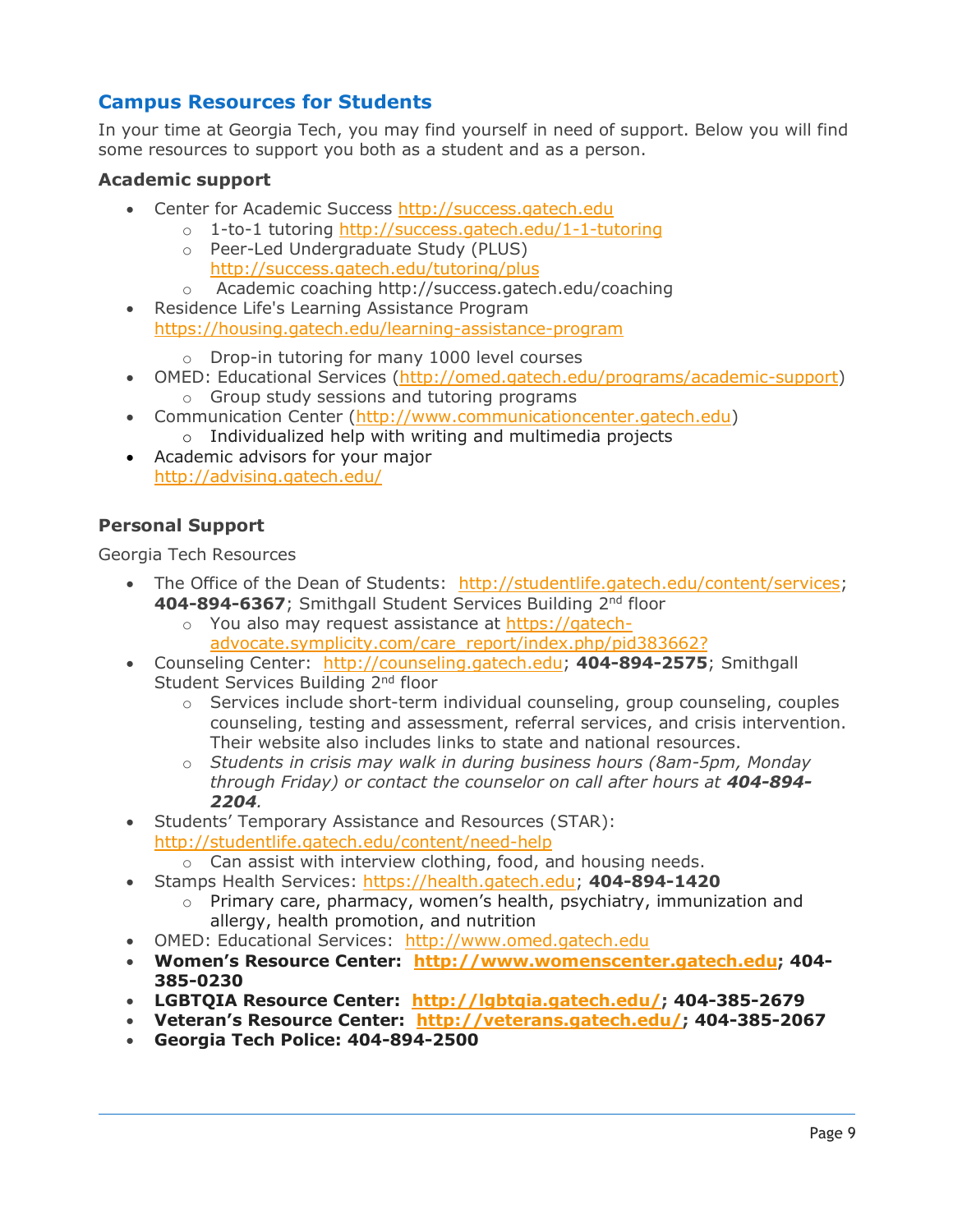# **Course Schedule**

# **Tentative Lecture Schedule**

| <b>Week Of</b> | Monday                                                                    | Wednesday                                            | <b>Friday</b>                                      |  |
|----------------|---------------------------------------------------------------------------|------------------------------------------------------|----------------------------------------------------|--|
|                | Introduction                                                              |                                                      | Atoms and Elements (2)                             |  |
| August 20      |                                                                           | Atoms and Elements (2)                               | Last day to register (4pm ET)                      |  |
| August 27      | Molecules, Compounds, and<br>Chemical Equations (3)                       | Molecules, Compounds, and<br>Chemical Equations (3)  | Chemical Quantities and Aqueous<br>Reactions (4)   |  |
| September 3    | Labor Day Holiday                                                         | Chemical Quantities and<br>Aqueous Reactions (4)     | Gases (5)                                          |  |
| September 10   | Gases (5)                                                                 | Thermochemistry (6)                                  | Thermochemistry (6)                                |  |
| September 17   | Thermochemistry (6)                                                       | In-class review for Exam 1<br>(Q&A exam on Thursday) | Quantum-Mechanical Model of<br>the Atom (7)        |  |
| September 24   | Quantum-Mechanical Model<br>of the Atom (7)                               | Quantum-Mechanical Model<br>of the Atom (7)          | Quantum-Mechanical Model of<br>the Atom (7)        |  |
| October 1      | Periodic Properties of the<br>Elements (8)<br><b>Progress reports due</b> | Periodic Properties of the<br>Elements (8)           | Chemical Bonding I (9)                             |  |
| October 8      | <b>Fall Break</b>                                                         | Chemical Bonding I (9)                               | Chemical Bonding I (9)                             |  |
| October 15     | Chemical Bonding II (10)                                                  | In-class review for Exam 2<br>(Q&A exam on Thursday) | Chemical Bonding II (10)                           |  |
|                | Chemical Bonding II (10)                                                  | Liquids, Solids, and                                 | Liquids, Solids, and<br>Intermolecular Forces (11) |  |
| October 22     |                                                                           | Intermolecular Forces (11)                           | <b>Withdrawal deadline</b>                         |  |
|                |                                                                           |                                                      | (October 27, 4pm ET)                               |  |
| October 29     | Liquids, Solids, and<br>Intermolecular Forces (11)                        | Chemical Kinetics (13)                               | Chemical Kinetics (13)                             |  |
| November 5     | Chemical Kinetics (13)                                                    | Chemical Equilibrium (14)                            | Chemical Equilibrium (14)                          |  |
| November 12    | Acids and Bases (15)                                                      | In-class review for Exam 3<br>(Q&A exam on Thursday) | Acids and Bases (15)                               |  |
| November 19    | Free Energy and<br>Thermodynamics (17)                                    | Thanksgiving holiday                                 | Thanksgiving holiday                               |  |
| November 26    | Free Energy and<br>Thermodynamics (17)                                    | Free Energy and<br>Thermodynamics (17)               | Electrochemistry (18)                              |  |
| December 3     | Electrochemistry (18)                                                     | Reading period                                       | <b>Final Exams</b>                                 |  |
| December 10    | <b>Final Exams</b>                                                        | <b>Final Exams</b>                                   | <b>Final Exams</b>                                 |  |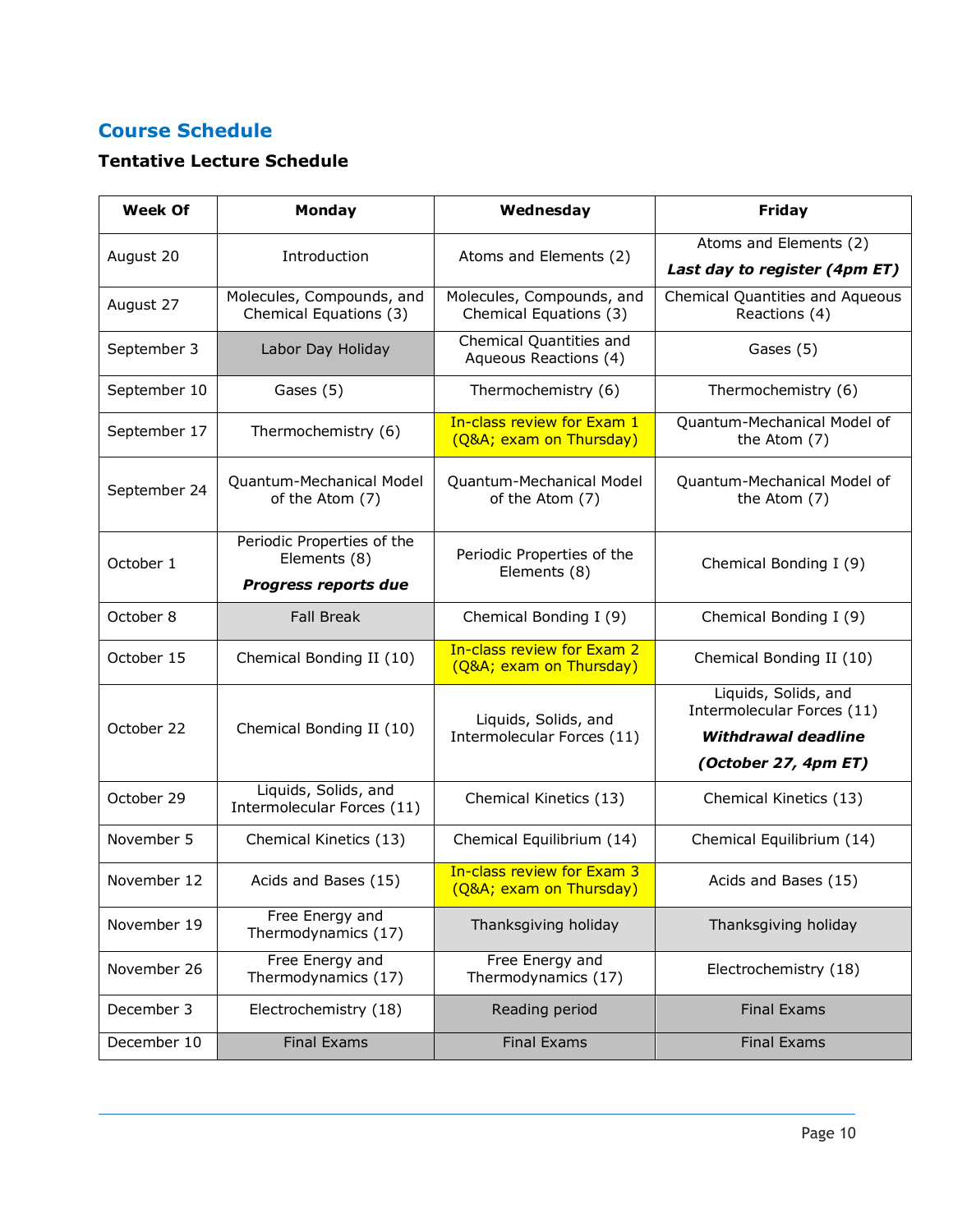| <b>Homework</b><br><b>Set</b> | <b>Chapter/Material</b><br><b>Coverage</b> | <b>Parent Homework</b><br><b>Deadline</b> | <b>Adaptive Follow-up</b><br><b>Deadline</b> |
|-------------------------------|--------------------------------------------|-------------------------------------------|----------------------------------------------|
| Intro                         | Intro to<br>MasteringChemistry             | Friday, August 31<br>(no points)          | None                                         |
| $\mathbf{1}$                  | Chapters 1 & 2                             | Wednesday,<br>August 29                   | Tuesday,<br>September 4                      |
| 2                             | Chapter 3                                  | Wednesday,<br>September 5                 | Monday,<br>September 10                      |
| 3                             | Chapter 4                                  | Monday,<br>September 10                   | Friday,<br>September 14                      |
| $\overline{4}$                | Chapter 5                                  | Thursday,<br>September 13                 | Monday,<br>September 17                      |
| 5                             | Chapter 6                                  | Monday,<br>September 24                   | Thursday,<br>September 27                    |
| 6                             | Chapter 7                                  | Wednesday, October 3                      | Friday, October 5                            |
| $\overline{7}$                | Chapter 8                                  | Thursday, October 11                      | Monday, October 15                           |
| 8                             | Chapter 9                                  | Friday, October 19                        | Tuesday, October 23                          |
| $\overline{9}$                | Chapter 10                                 | Friday, October 26                        | Tuesday, October 30                          |
| 10                            | Chapter 11                                 | Friday, November 2                        | Tuesday, November 6                          |
| 11                            | Chapter 13                                 | Friday, November 9                        | Tuesday, November 13                         |
| 12                            | Chapter 14                                 | Friday, November 16                       | Tuesday, November 20                         |
| 13                            | Chapter 15                                 | Tuesday, November 20                      | Tuesday, November 27                         |
| 14                            | Chapter 17                                 | Friday, November 30                       | Tuesday, December 4                          |
| 15                            | Chapter 18                                 | Tuesday, December 4                       | None                                         |

**Schedule of Homework Assignments:**

Homework Assessment:

- 1. Three (3) submissions will be allowed for each problem in the homework sets; you will receive 100% credit for a correct response on all three submissions *except for multiplechoice problems*. Homework is due at 8:00pm on the date indicated.
- 2. Each homework set is worth a total of 10 points. Seven of these points can be earned from the original homework set. If you earn a 95% or higher on the original homework set, you will automatically earn the remaining three points and will not be asked to complete the Follow-up homework set. If you do not earn a 95% on the original homework set you will be given a Follow-up homework set where you can earn the additional three points.